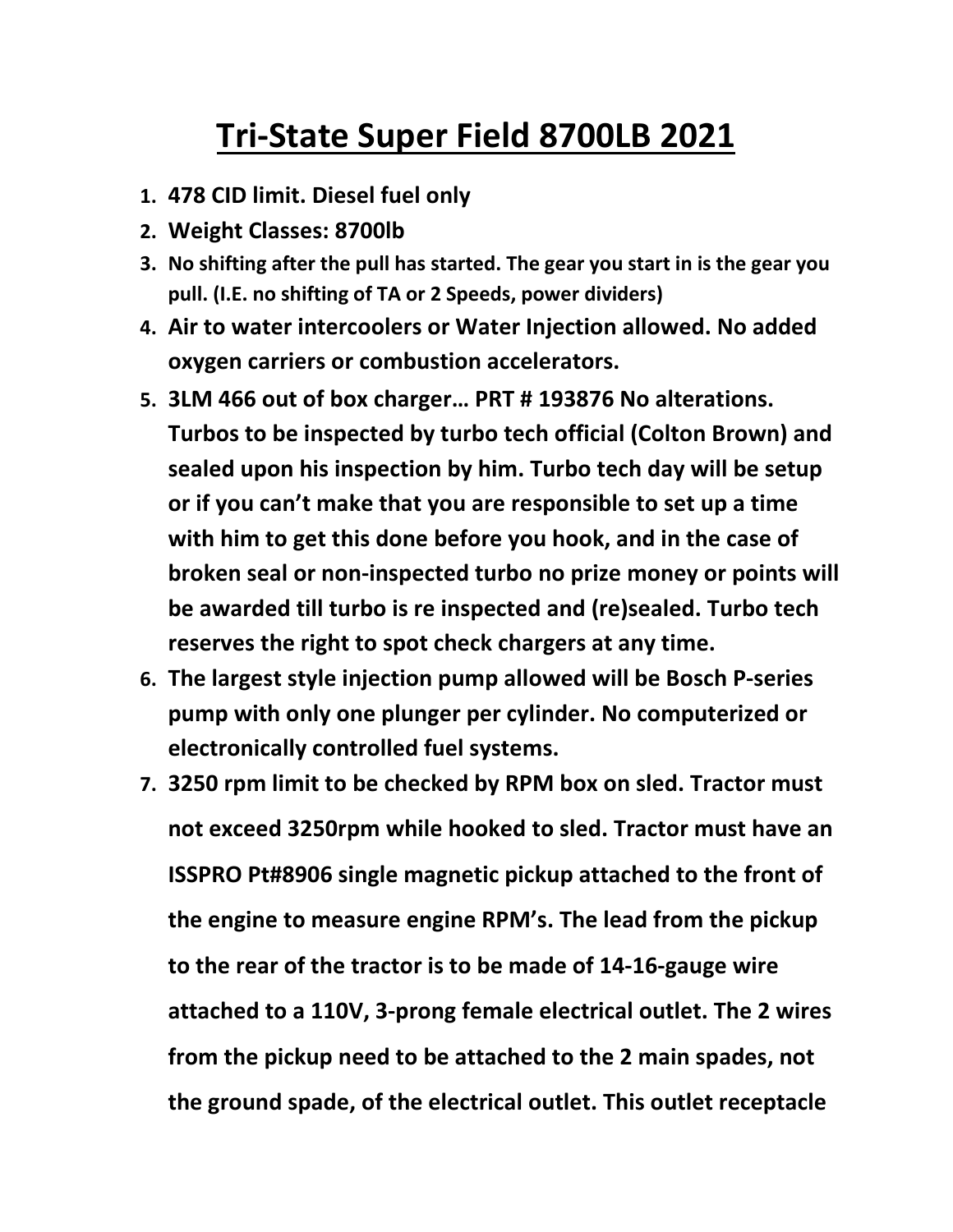**needs to be mounted next to the rear mounted air shutoff cable. Wire must be one continuous wire that is visible with no splices. This system must be attached and in working order. Any tractor found to be over the allowed RPM limit will be disqualified and receive last place Money and Points**

- **8. Factory cast iron blocks no deck plates**
- **9. Factory cast heads maximum 2 valves per cylinder**
- **10.Stock appearing exhaust manifolds**
- **11.Engines must be the same manufacturer of tractor or factory replacement and must bolt in stock location. Any and all engine upgrades must not cross manufactures lines and must be approved by class members and tech committee. Side shields recommended. Shields should be .060 steel or .120 aluminum.**
- **12.Must have 2- 3/8 cross bolts in a cross pattern installed in exhaust as close to turbo outlet as possible.**
- **13. 18.4 38 tire size. Any Cut allowed on commercially produced Ag type casings only. No molded pullers ( I.E. Pro Pullers)**
- **14.Wide front mandatory. Front tires must track the rear tires.**
- **15.Must have clutch blanket or steel shield installed 270 degrees around bell housing, 3/8 inch thick minimum at least 12 inches wide unless the tractor has an approve SFI flywheel and clutch with current papers.**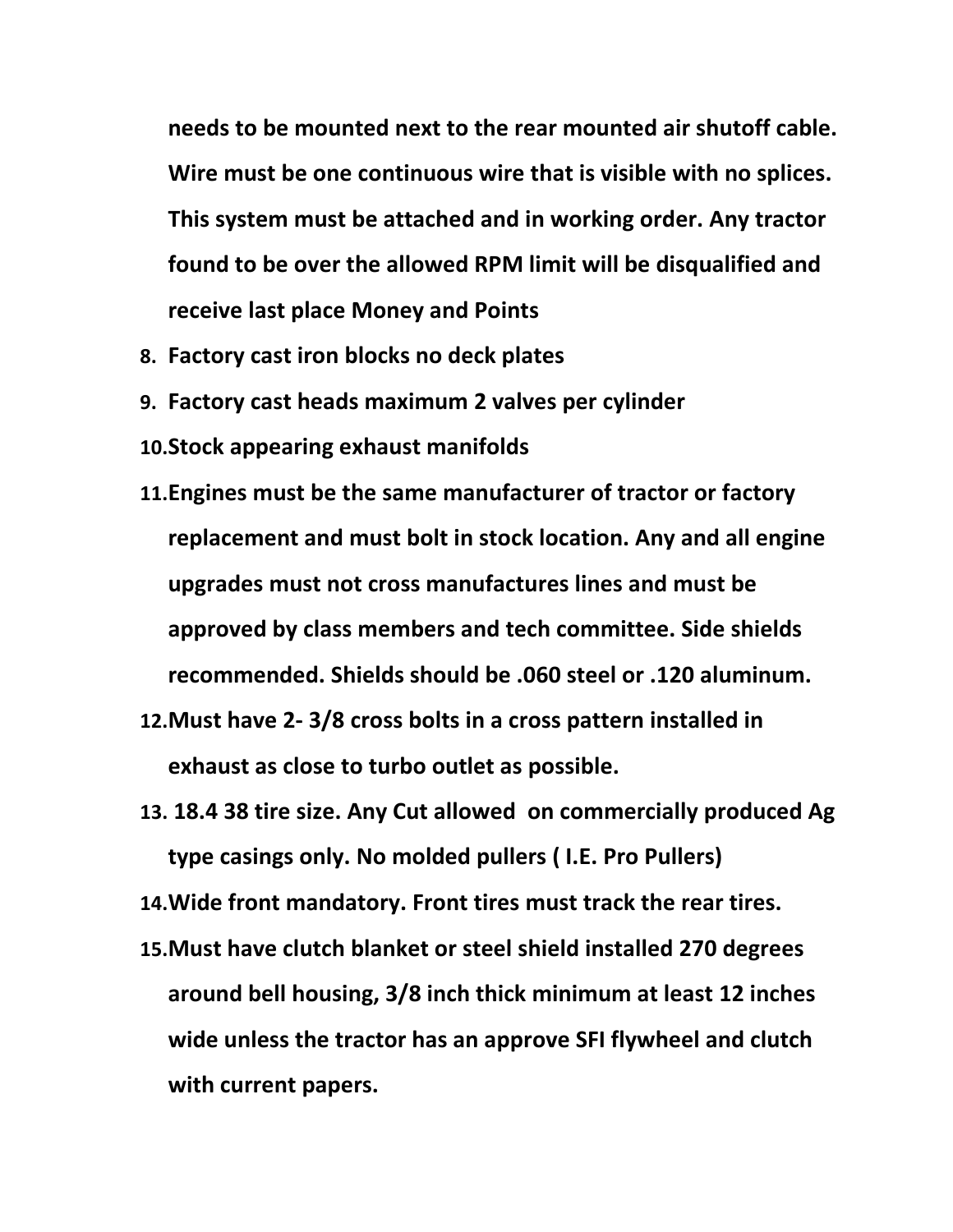- **16.Wheelie bars mandatory**
- **17.Tie Bars connecting the front frame rail to the rear-end housing behind the clutch mandatory. Tractor must have working individual rear brakes. Weights not allowed more than 13 feet from center of rear axle forward and not rearward of the rear wheels. Maximum wheel base of 114 inches. No component chassis.**
- **18. Kill switch mandatory and hook ring must be easily accessible to person hooking chain. Must have guillotine or rain cap shut off. If equipped with electric lift pump must have electric kill switch for pump wired to the emergency air shut off. Or if running mechanical lift pump tractor must have mechanical 3 way dump valve operated by driver**
- **19. 2 post ROPS meeting manufacture specs or 3 bar Roll cage with minimum 2 in OD .125 wall thickness pipe MANDITORY. Must have seat belt and wear it. If equipped with roll cage or if event requires it driver must wear helmet. Fire jacket and pants recommended. Must have fire extinguisher within reach of driver.**

**20. 20 inch hitch height 18 inch from center of axle. No more then**

**1 ½ inches difference between hitch mounting point and hitching point. Hook hole must be minimum of 3 ½ inches inside diameter.**